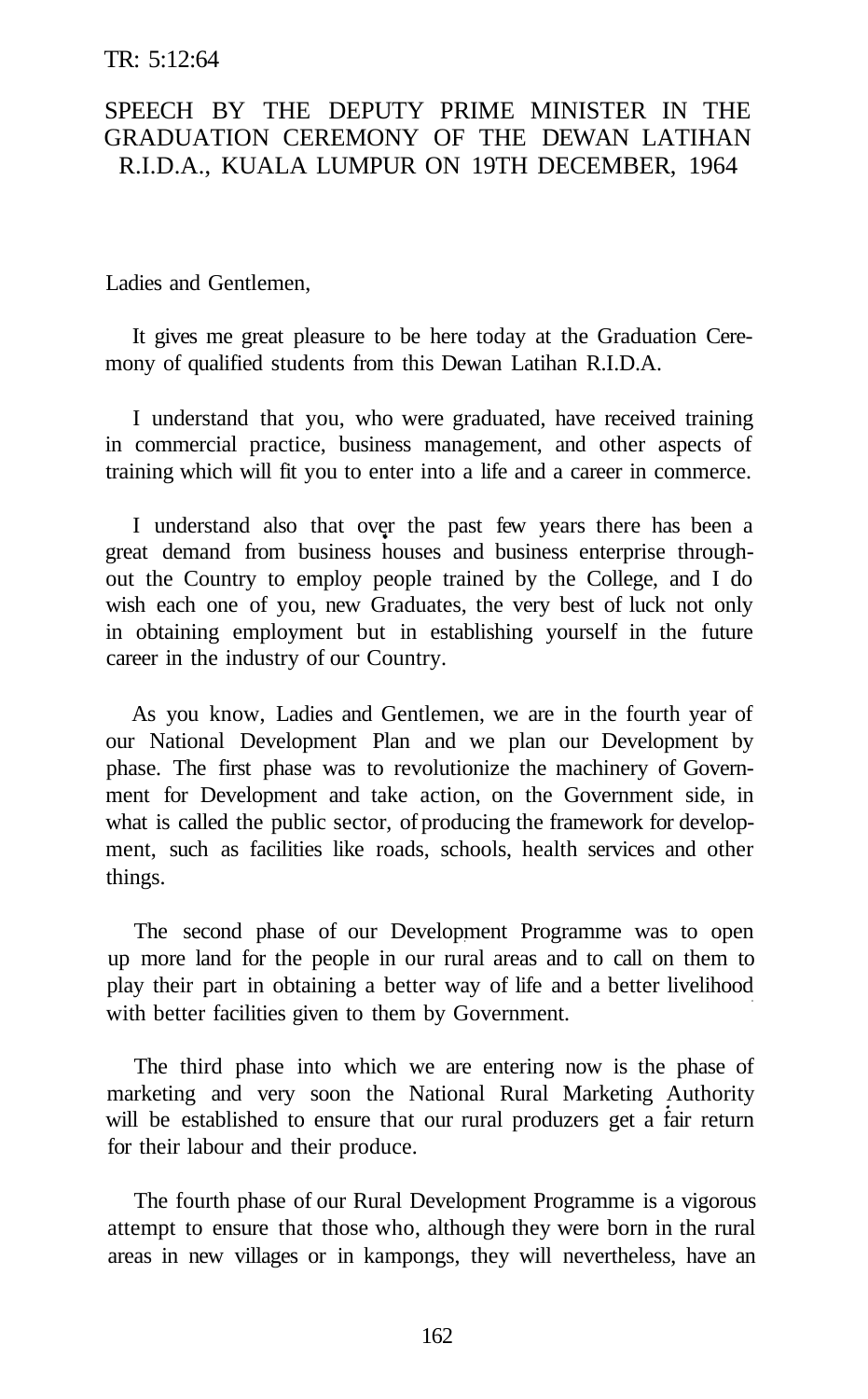equal chance and an equal opportunity of entering into a more competitive world of the commerce and industry of our Country.

There is nothing mysterious or mystic about competitive business and commerce and the fact that anyone of us here in Malaysia may have been born in a remote rural areas should be no obstacle or deterrent to his or her entering and being successful in business or commercial life. The real thing that is necessary is good and sound training irrespective of what this original background may have been.

Think for a moment of those large jet set planes which arrive every day at our International Airpot. Most of us praise and admire the skill of the pilots in being able to land a load of human passengers safely in an intricate and scientifically baffling machine such as a jet aeroplane. And yet those pilots whom we admire for their skill were not in fact the sons of aircraft pilots nor did they have a long family background of skill flying. No, some of them are even the sons of farmers in the rural areas. But with efficient and correct training, these pilots are able to compete with any other pilot throughout the World.

So there it is, Ladies and Gentlemen.

What I am trying to say is that given the right opportunities and the right training, there is no reason whatsoever why there should not be a continuos flow of our rural youth into the private, commercial and industrial sector or our economy.

My Government have plans to intensify, by several hundred per cent, such opportunities for training our rural youth so that they may be equipped, confident and competent to play their part in business.

As a first start this Dewan Latihan will be extended, on a new site with a new building more staff and more facilities so that the present output of students may be multiplied ten-fold not only to give opportunities to the youth in the States of Malaya but also to ensure that there are ample vacancies for our brothers in Sabah, Sarawak and Singapore.

However, Ladies and Gentlemen, although I myself continually stress the importance of training and, as I said, my Government is taking active and positive steps to intensify and increase this trainingtraining in itself would be of no value unless in the hearts and minds of each one of you who have graduated today, there is the will to work, the will to compete and the will to win because business and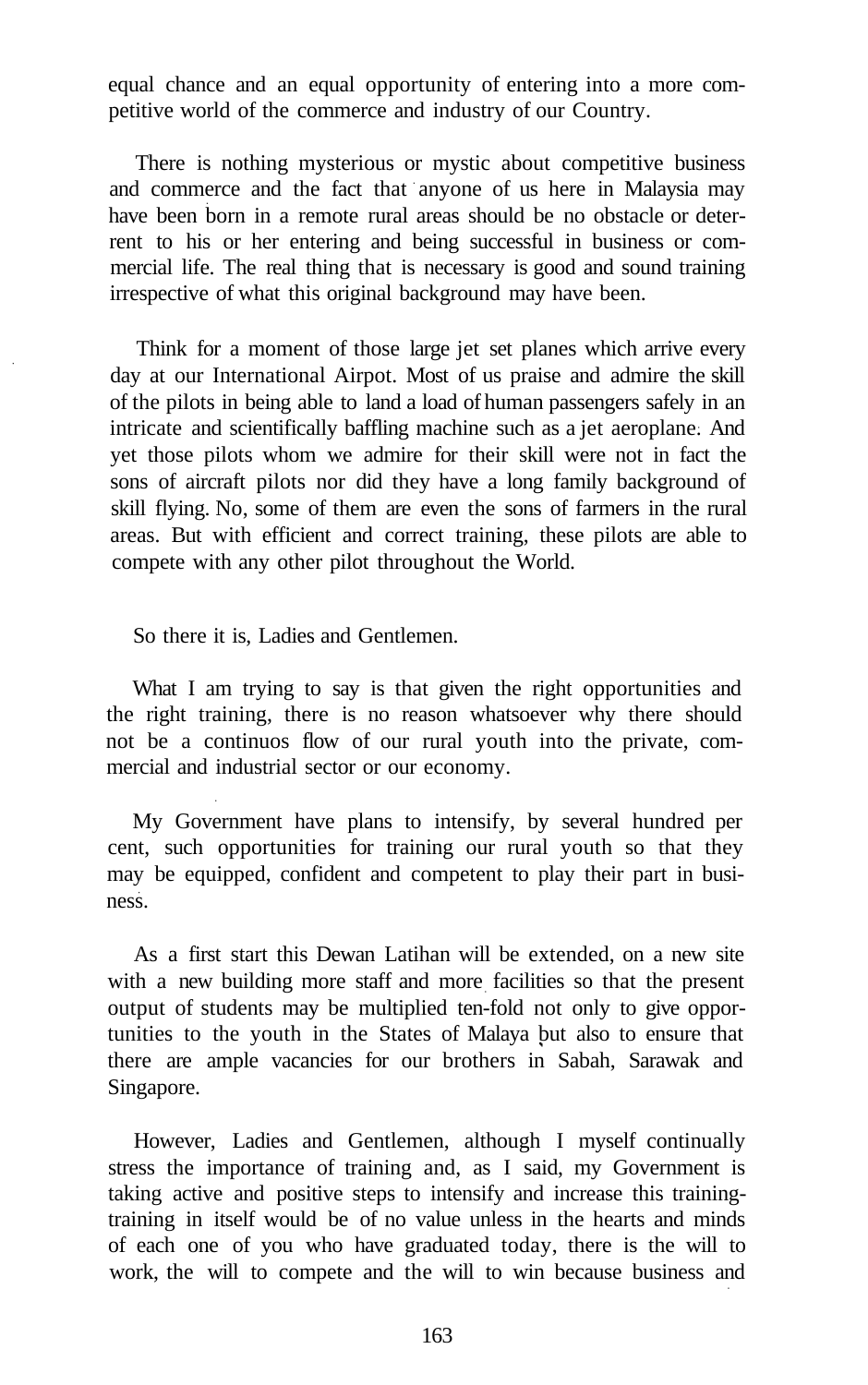commerce, not only in Malaysia alone but throughout the World is possibly the most competitive and exacting form of life that any of us can take part in.

Again, I would like to wish you all the very best success in your new employment.